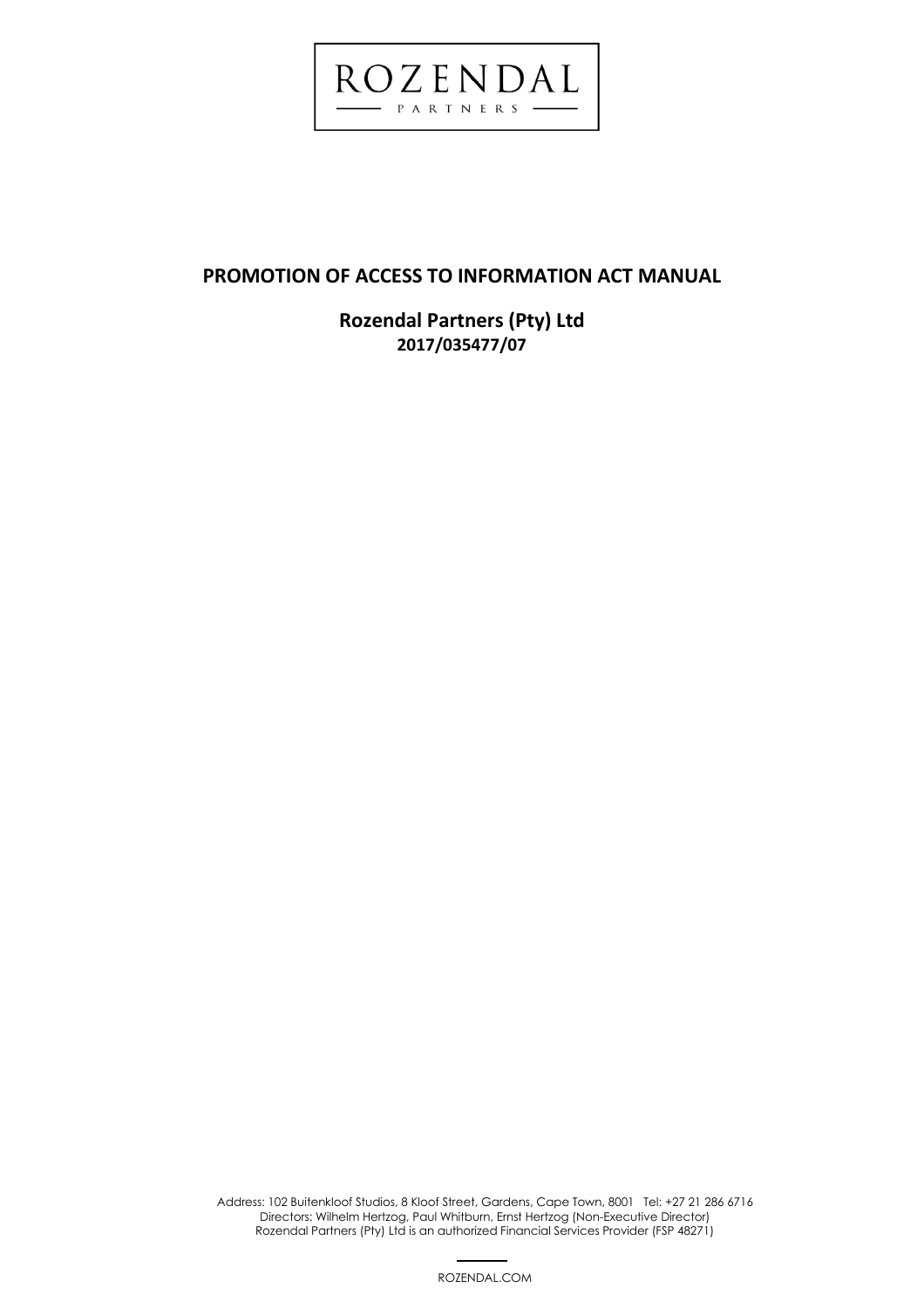## **Contents**

| 1. | <b>INTRODUCTION</b>                                                | 1              |
|----|--------------------------------------------------------------------|----------------|
| 2. | <b>COMPANY CONTACT DETAILS (Section 51(1)(a))</b>                  | 1              |
| 3. | <b>ACCESS TO RECORDS (Section 51(1)(b))</b>                        | $\mathbf{1}$   |
| 4. | RECORDS AVAILABLE IN TERMS OF OTHER LEGISLATION (Section 51(1)(c)) | $\overline{2}$ |
| 5. | <b>SCHEDULE OF RECORDS (Section 51 (1)(d))</b>                     | $\overline{2}$ |
| 6. | FORM OF A REQUEST FOR INFORMATION (Section 51(1)(e))               | 3              |
| 7. | PRESCRIBED FEES (Section 51(1)(f))                                 | 4              |
| 8. | <b>AVAILABILITY OF THE MANUAL (Section 51(3))</b>                  | 4              |

 $\underbrace{ROZ}_{\tiny{\textbf{PARFNERS}}} \underbrace{F N D AL}_{\tiny{\textbf{A} S}}$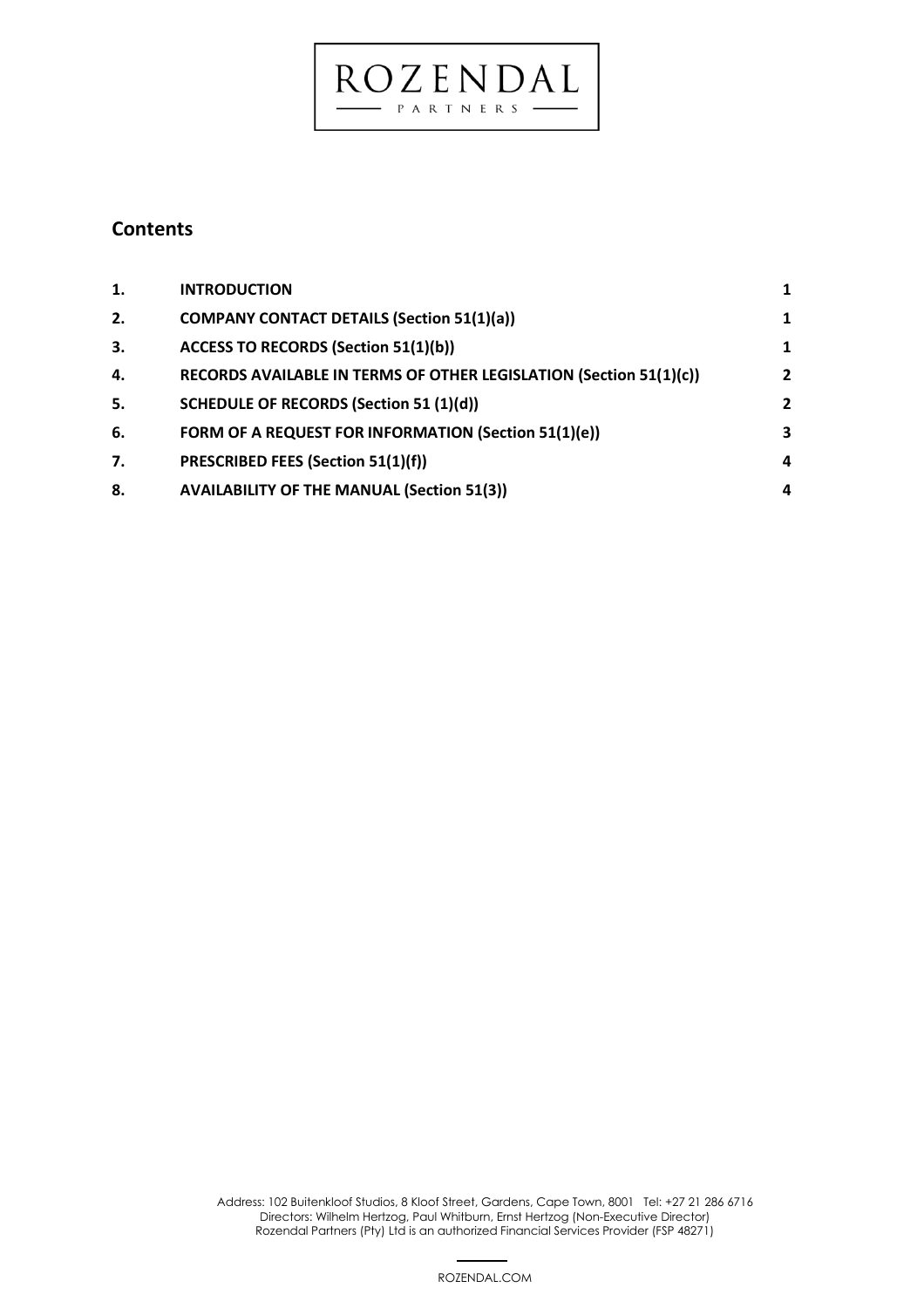<span id="page-2-0"></span>**1. INTRODUCTION**

1.1. Rozendal Partners (Pty) Ltd is an authorised financial services provider in terms of the Financial Advisory & Intermediary Service Act and regulated by the Financial Sector Conduct Authority ("FSCA"). The FSP number is 48271.

ROZENDAL PARTNERS

1.2. Rozendal Partners (Pty) Ltd was incorporated on 26/01/2017 (Reg number: 2017/035477/07) and provides investment advice to local and offshore funds. The company is owned and operated by its founding partners and a portion of the firm's equity will is owned by seed investors.

## <span id="page-2-1"></span>**2. COMPANY CONTACT DETAILS (Section 51(1)(a))**

| Information Officer: | Ms. Madeleine Kymdell                                                |
|----------------------|----------------------------------------------------------------------|
| Postal Address:      | 102 Buitenkloof Studios, 8 Kloof Street, Gardens,<br>Cape Town, 8001 |
| Street Address:      | Same as postal                                                       |
| Telephone Number:    | +27 21 286 6716                                                      |
| Email:               | info@rozendal.com                                                    |
| Website:             | www.rozendal.com                                                     |

# <span id="page-2-2"></span>**3. ACCESS TO RECORDS (Section 51(1)(b))**

- 3.1. The Promotion of Access to Information Act ("PAIA"), grants a requester access to certain records of a private body if the said records are required to exercise or protect any rights of the requester. Should a public body lodge such a request, it must be acting in the public interest.
- 3.2. Any request for information in terms of PAIA, must be made in accordance with the prescribed form and manner, at the rates provided. The prescribed form and manner and the tariff are dealt with in section 6 and 7.

 3 Address: 102 Buitenkloof Studios, 8 Kloof Street, Gardens, Cape Town, 8001 Tel: +27 21 286 6716 Directors: Wilhelm Hertzog, Paul Whitburn, Ernst Hertzog (Non-Executive Director) Rozendal Partners (Pty) Ltd is an authorized Financial Services Provider (FSP 48271)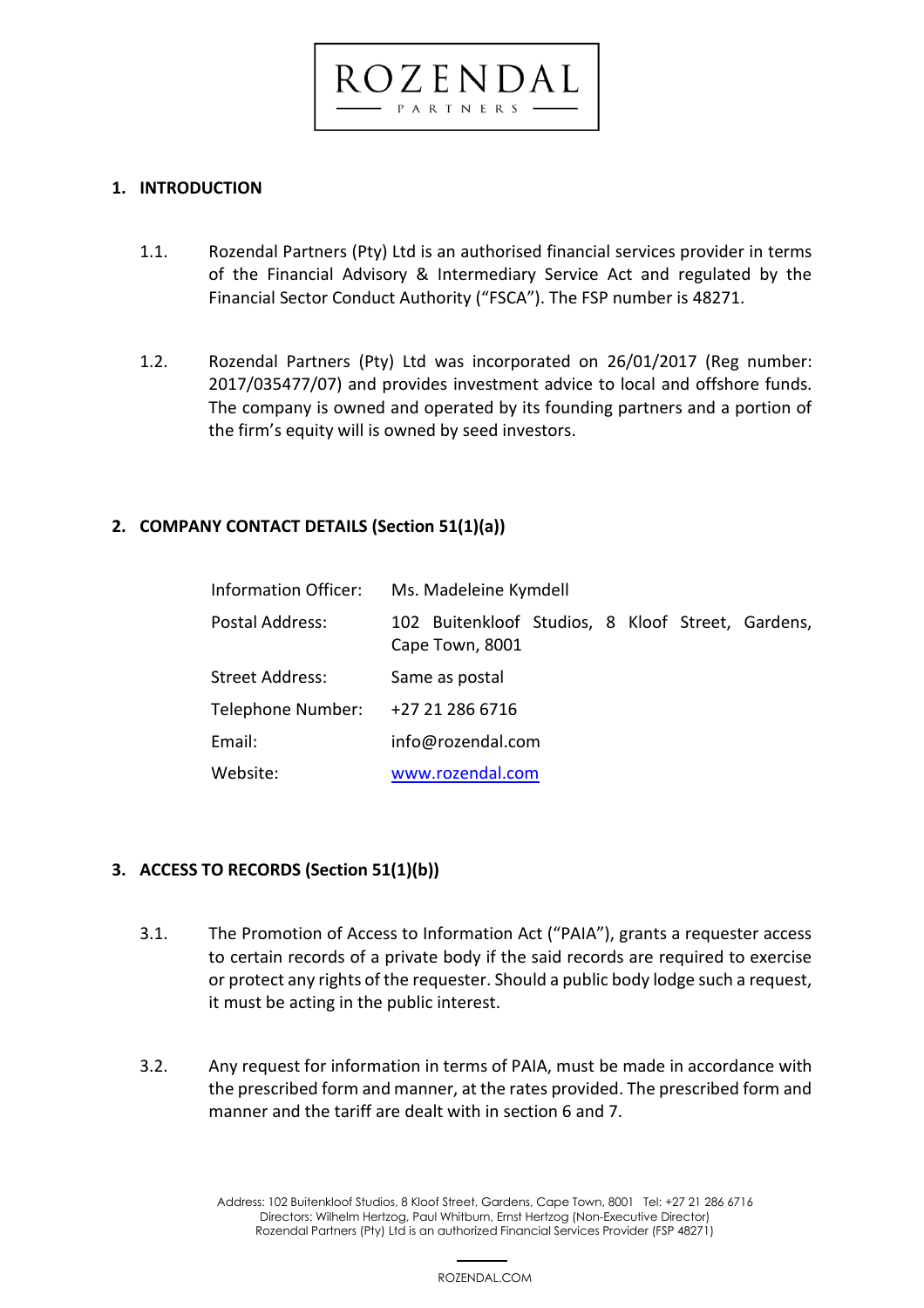# 3.3. The South African Human Rights Commission (SAHRC) has complied and published a useful guide in terms of section 10 of PAIA, containing valuable information for the purposes of exercising any right in terms of PAIA.

 $C$ zenda PARTNERS

- 3.4. The guide is made available in all official languages on the website of the SAHRC at the following URL: <https://www.sahrc.org.za/home/21/files/Section%2010%20guide%202014.pdf>
- 3.5. The contact details of the SAHRC are as follows:

| Postal Address:   | Private Bag 2700, Houghton, 2041 |
|-------------------|----------------------------------|
| Telephone Number: | 011 877 3600                     |
| Fax Number:       | 011 403 0625                     |
| Website:          | www.sahrc.org.za                 |

## <span id="page-3-0"></span>**4. RECORDS AVAILABLE IN TERMS OF OTHER LEGISLATION (Section 51(1)(c))**

- 4.1. Companies Act, 71 of 2008
- 4.2. Financial Advisory and Intermediary Services Act, 37 of 2002
- 4.3. Financial Intelligence Centre Act, 38 of 2001
- 4.4. Collective Investment Schemes Control Act, 45 of 2002

#### <span id="page-3-1"></span>**5. SCHEDULE OF RECORDS (Section 51 (1)(d))**

- 5.1. Records that are available without having to submit a request in terms of PAIA:
	- 5.1.1. Radio- and television interviews
	- 5.1.2. Minimum Disclosure Documents for all Rozendal funds
	- 5.1.3. Conflict of Interest Policy & Personal Dealings
	- 5.1.4. Complaints Policy

 4 Address: 102 Buitenkloof Studios, 8 Kloof Street, Gardens, Cape Town, 8001 Tel: +27 21 286 6716 Directors: Wilhelm Hertzog, Paul Whitburn, Ernst Hertzog (Non-Executive Director) Rozendal Partners (Pty) Ltd is an authorized Financial Services Provider (FSP 48271)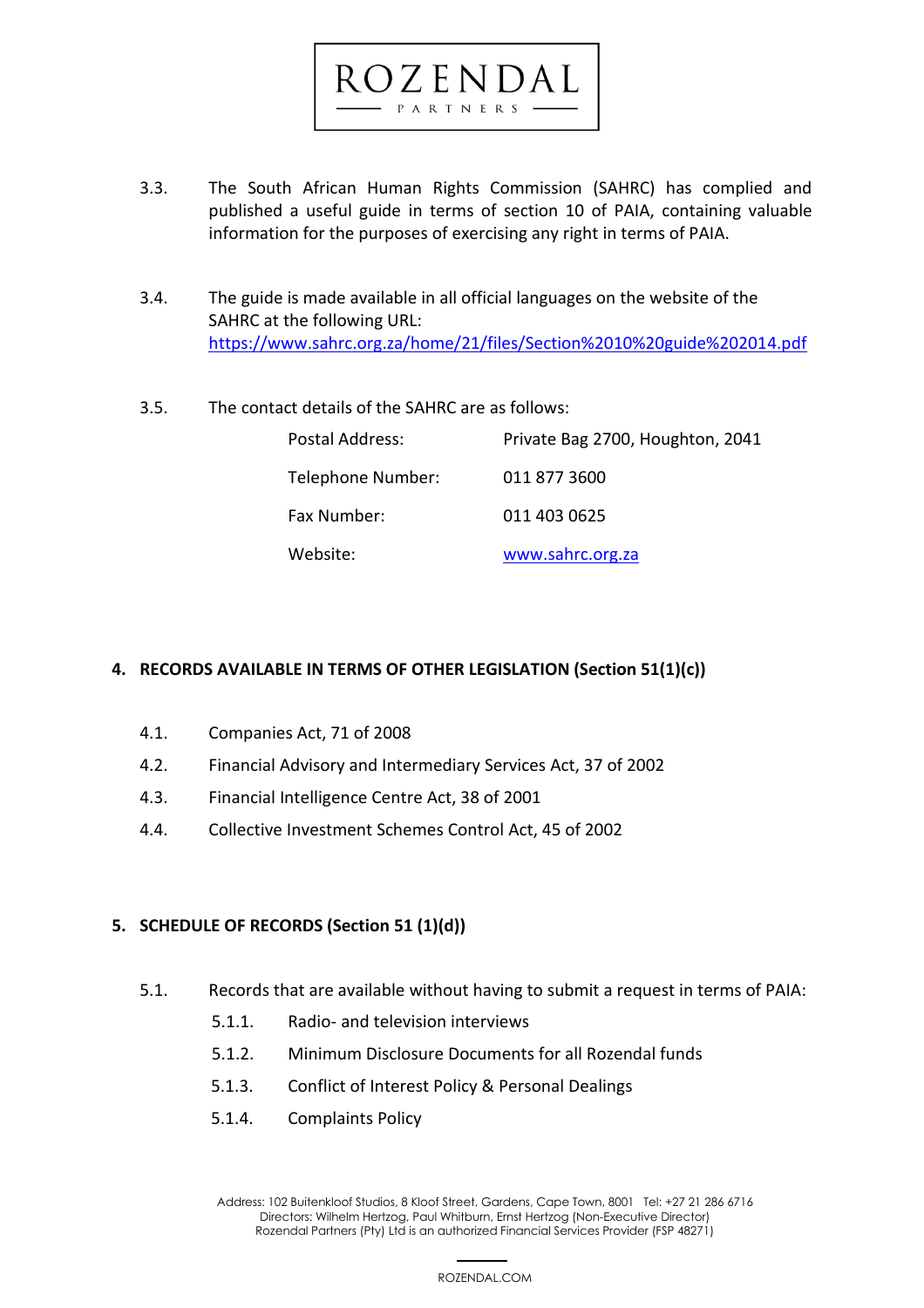5.1.5. Treating Clients Fairly Policy

- 5.2. Records that must be requested in terms of PAIA:
	- 5.2.1. Memorandum of Incorporation
	- 5.2.2. Minutes of Board of Directors meetings
	- 5.2.3. Records relating to the appointment of directors/ auditor/compliance officer and other officers
	- 5.2.4. Share Register
	- 5.2.5. Annual Financial Statements
	- 5.2.6. PAYE Records and payments on behalf of employees

27 E N F

PARTNERS

- 5.2.7. Skills Development Levies
- 5.2.8. UIF
- 5.2.9. Training records
- 5.2.10. Risk Management Compliance Plan

#### <span id="page-4-0"></span>**6. FORM OF A REQUEST FOR INFORMATION (Section 51(1)(e))**

- 6.1. A requester must use the prescribed form "Form C" (available for download on the Department of Justice and Constitutional Development "DOJ" website) to request access to the information as per 5.2. above.
- 6.2. Form C can be downloaded from the following URL: [https://www.justice.gov.za/forms/form\\_paia.htm](https://www.justice.gov.za/forms/form_paia.htm)
- 6.3. The request must be addressed to the responsible person as indicated in section 2.
- 6.4. The requester must provide sufficient detail on Form C to enable the contact person of the company to establish who is requesting the said information as well as what information is being requested and in what format.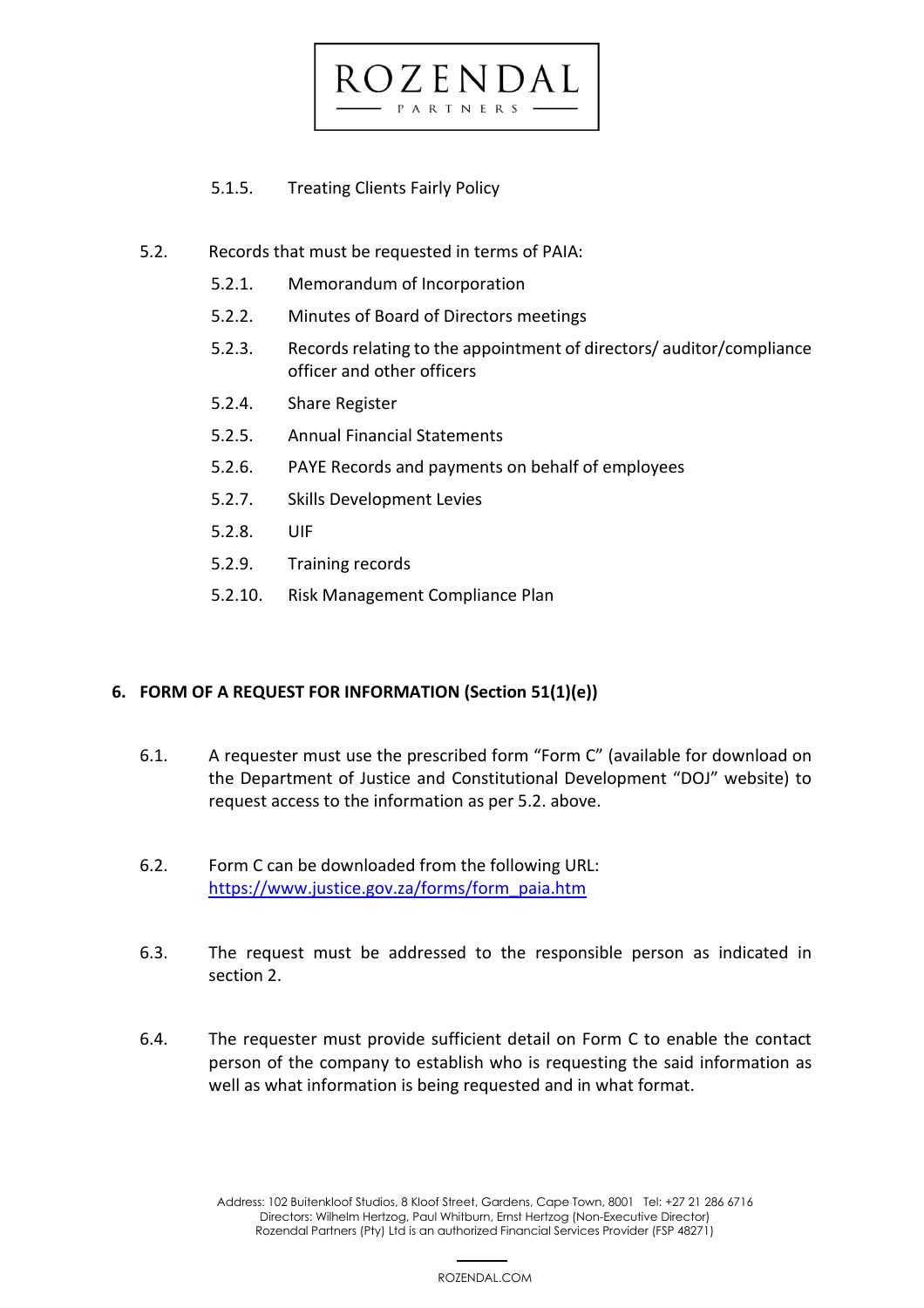

 $DZENDA$ P A R T N E R S

- 6.6. Lastly, the right which the requester is seeking to exercise or protect with an explanation of the reason the record is required to exercise or protect the right.
- 6.7. After the company has decided on the request, the requester must be notified in the required form.
- 6.8. If the request is granted then a further access fee must be paid for the search, reproduction, preparation and for any time that has exceeded the prescribed hour to search and prepare the record for disclosure.

### <span id="page-5-0"></span>**7. PRESCRIBED FEES (Section 51(1)(f))**

- 7.1. A requester who seeks access to a record containing personal information about that requester is not required to pay a request fee.
- 7.2. Every other requester, who is not a personal requester, must pay the required request fee, as prescribed from time to time.
- 7.3. If the preparation of the record requested requires more than the prescribed hours (six), a deposit shall be paid (of not more than one third of the access fee which would be payable if the request were granted). A requestor may lodge an application with a court against the tender/payment of the request fee and/or deposit.
- 7.4. Records may be withheld until the fees have been paid.
- 7.5. The fees can be downloaded from the following URL: <https://www.sahrc.org.za/home/21/files/PAIA%20Notice%20on%20fees.pdf>

 6 Address: 102 Buitenkloof Studios, 8 Kloof Street, Gardens, Cape Town, 8001 Tel: +27 21 286 6716 Directors: Wilhelm Hertzog, Paul Whitburn, Ernst Hertzog (Non-Executive Director) Rozendal Partners (Pty) Ltd is an authorized Financial Services Provider (FSP 48271)